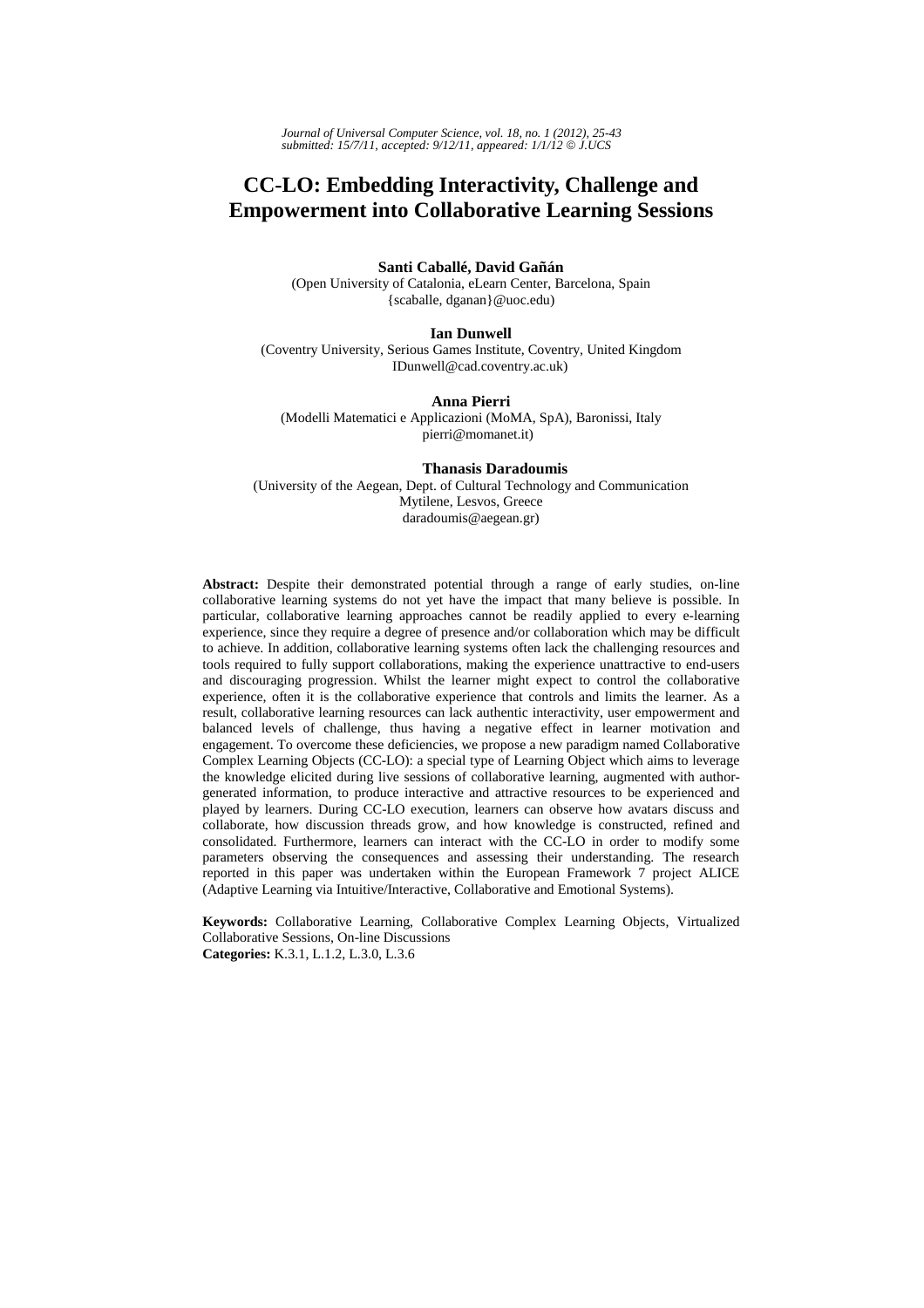### **1 Introduction**

On-line collaborative learning is a mature research field in the educational domain dedicated to improving teaching and learning through the introduction of modern ICT [Dillenbourg, 1999]. Collaborative learning is represented by a set of educational approaches, involving joint intellectual effort by learners, or learners and teachers together [Goodsell, 1992]. Collaborative learning activities vary widely, though most of them are centred upon students' exploration or application of the course material, not simply the teacher's presentation or explication of it. However, many researchers [Dillenbourg, 1999; Goodsell, 1992; Stahl, 2006] argue that students must be meaningfully engaged in the learning resources for effective learning to occur. Such a lack of engagement is especially evident in collaborative learning content, and can be attributed to the lack of (i) real interactivity (in many cases the only interaction available is to click on the "next" button to obtain the next message in a discussion forum); (ii) challenging collaborative tools, which fail to stimulate learners, making the collaborative experience unattractive and discouraging progression; and (iii) empowerment, as learner expects to be in control of their own collaborative learning.

To overcome these and other related deficiencies, Learning Objects (LOs) have received much attention in recent years as technology that enables educational elements to be repackaged and reused far more readily than was previously the case [Littlejohn, 2003; Friesen, 2004; Polsani, 1997; Wiley, 2001]. In particular, the emergence of the Internet as a medium for educators, with its capacity to reach large audiences and bring together content from a wide range of sources, has been of significant interest. The initial definition of an LO is given [see Gerard, 1967] as selfcontained and reusable elements of learning. More recently, the IEEE Learning Technology Standards Committee provided the following working definition: Learning Objects are defined as any entity, digital or non-digital, which can be used, reused or referenced during technology supported learning. Common themes from literature include:

- A need for a minimalistic approach to individual LOs. The greater a larger learning process (e.g. a training course) can be decomposed into individual LOs, and the more succinct these LOs and their constituent elements are, the greater their potential for repurposing.
- A focus on repurposability. The ultimate purpose of deconstructing a larger learning process into individual LOs is to facilitate straightforward repurposing of the individual elements to form part of other learning processes and pedagogic approaches [Polsani, 1997].
- Technical compatibility and format consideration. An increasing issue, as technology advances, is the transition towards new media for education, such as virtual worlds and collaborative online environments. As well as the pedagogic considerations that must be attached to this transition, technical consideration must also be afforded to how elements may transition from one collaborative online environment to another. This composability has long been a goal of virtual environment designers [Zyda, 2005], and the adoption of common formats for the representation of virtual content is increasingly enabling it to be moved seamlessly between game engines and virtual world platforms.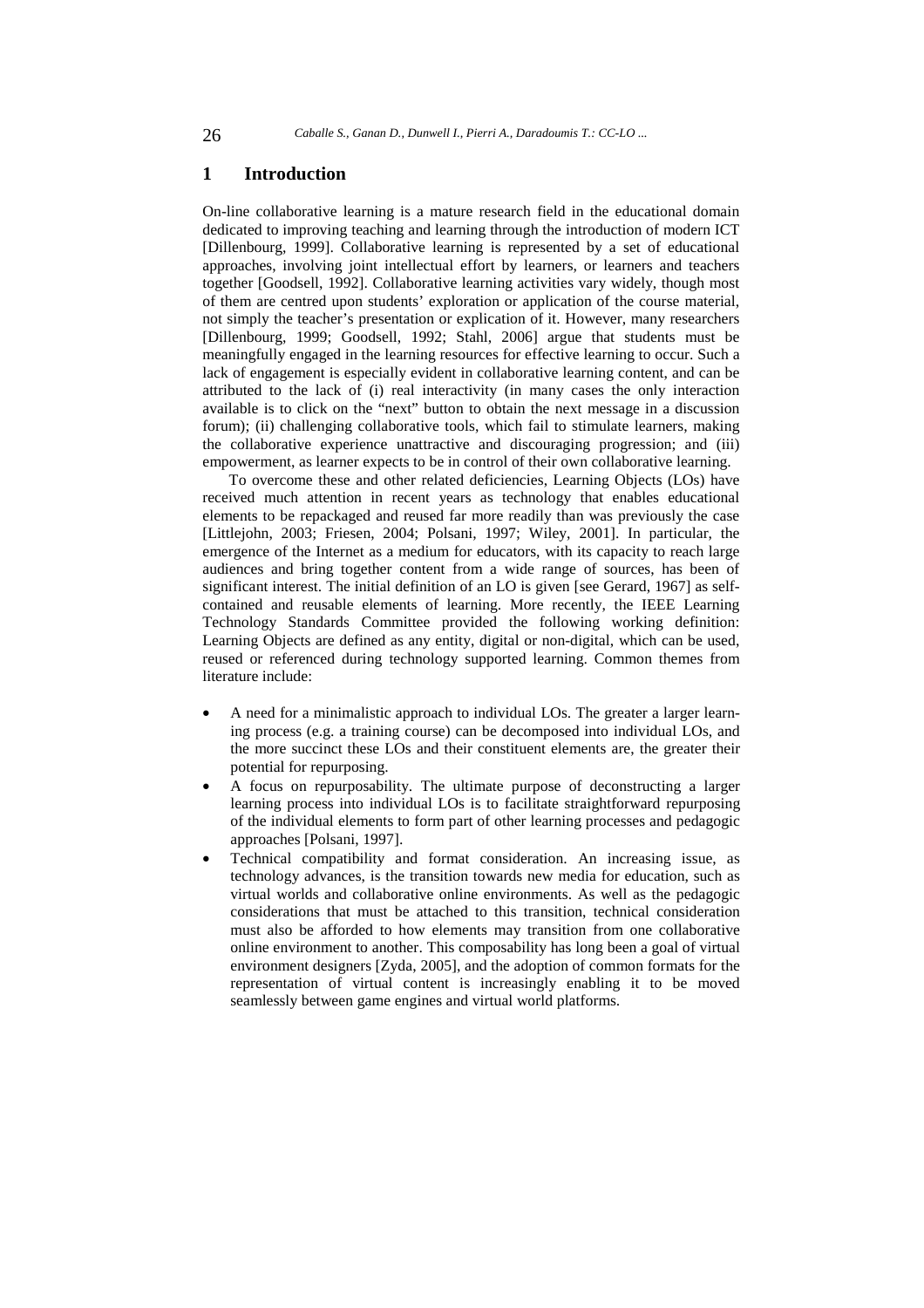• Freedom in the definition of content. Content itself can be any form of media, as long as it is attached to an educational context [Kaldoudi, 2009], a definition which includes resources that have not been initially developed for educational purposes. Ultimately, content must be defined by the creator of an LO, not the end user: this is the nature of repurposement. Technological and pedagogic compatibility are not necessarily harmonious [Zyda, 2005] and the need is upon the designer of both the content and overarching system to ensure compromise is reached.

As the concept of the LO becomes well-defined and broadly accepted, an extension of this definition is needed to address the requirements of learners in collaborative scenarios, pedagogically designed with reference to the concepts of social and collaborative learning [Vygotsky, 1978; Bandura, 1979; Collazos, 2007]. The key differentiators from the standard LO include multiple levels of abstraction from pedagogic context, learners, and representational medium (complexity), as well as intrinsic support for interaction across the object (collaboration). Hence, extending the LO paradigm we reach the notion of "Collaborative Complex Learning Object (CC-LO)" [Caballé, 2011] by asking two fundamental questions: what makes a learning object complex, and what enables a learning object to be collaborative?

In order to define a CC-LO we consider first what makes a collaborative learning object. There are two principle ways in which collaboration occurs, collaboration in the formation of the object, and collaboration in its active use [Fuentes, 2008]:

- Collaboration in creation: Several platforms exist for the collaborative creation of LOs by educators. This can adopt a principle of segregated responsibility, whereby individuals are responsible for various elements of an object (e.g., independent designers for educational materials and assessment methods), or shared responsibility, whereby educators play a role in peer-reviewing and adapting content. [Boskic, 2003] describes the critical nature of this role, though discusses how it may extend to the perception of LO use and reuse in general, rather than best-practice for creation. [Vargo, 2003] address how such evaluation may be automated, concluding this remains most effective when implemented in a synergistic fashion with the educators.
- Collaboration in use: A collaborative learning object in this sense is capable of responding to and facilitating interaction by multiple simultaneous learners. It is hence a communication medium, through which learning objectives are achieved by the collaboration and social learning environment it forms [Collazos, 2007]. However, this simple notion brings with it a host of questions: the object must embed pedagogy and assessment to conform to the expectations of a standard LO [Wiley, 2001]. It must simultaneously accommodate multiple interactions and shared space, whilst also supporting the need for other groups of learners to approach it in different times and reuse it. [Farrell, 2004] describe the concept of dynamic creation of learning objects, in this case we see the emergence of a methodology whereby the learning object becomes analogous the objectorientation metaphor: it has a class (an overarching definition), and instances (multiple creations of that object with its different states in flux).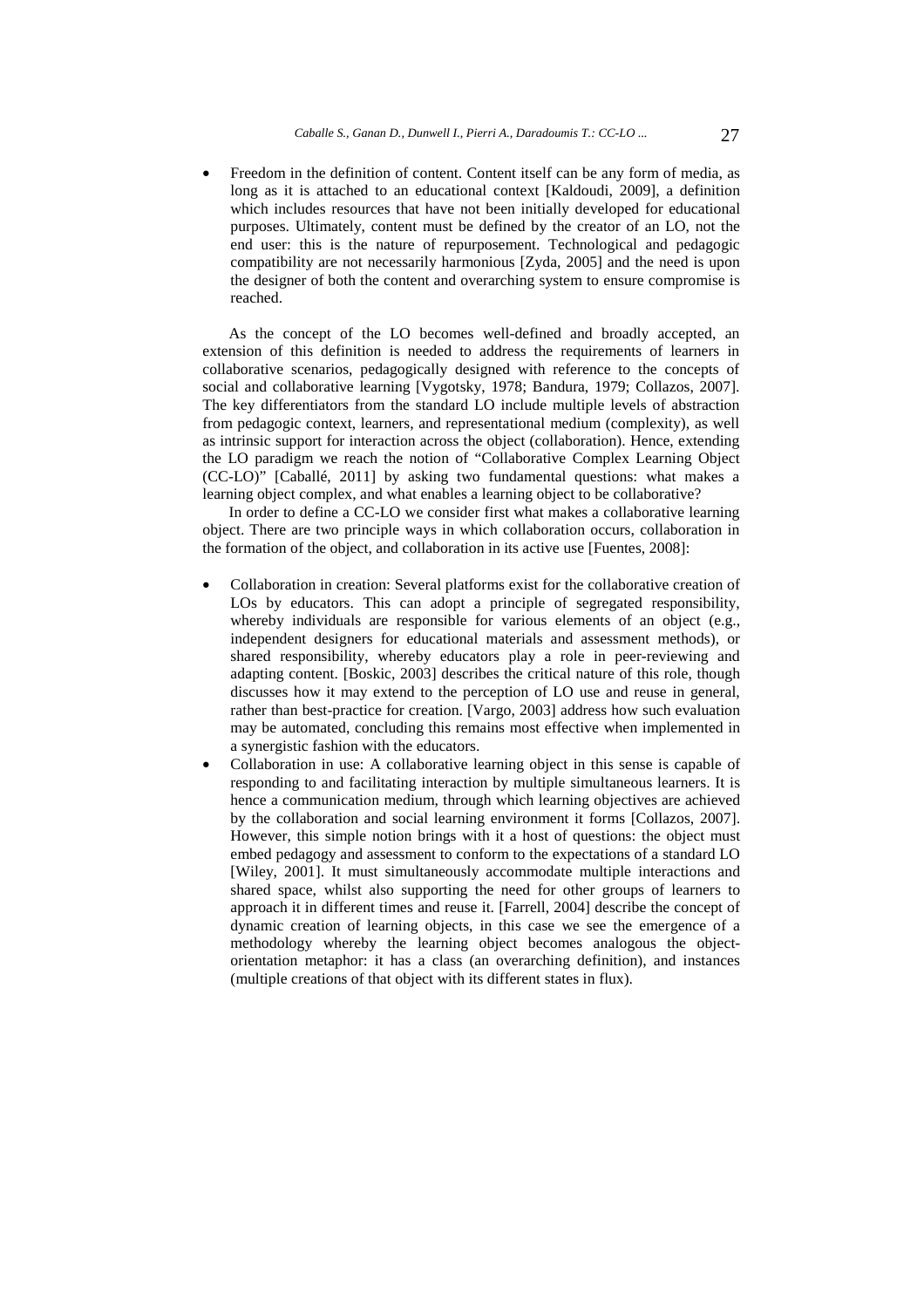Of these two components, despite in inherent interdependence (a collaborative learning object allowed to evolve is effectively being recreated over time), the latter is of greatest interest and relevance to the social pedagogies [Bandura, 1979]. A true collaborative learning object in this sense is one which supports this collaboration between learners and the subsequent emergence of societal groups to create the shifts in social norms required for behavioural and attitudinal change.

The second consideration in defining a CC-LO is what makes a 'complex' learning object. The chief sources of may be defined with respect to pedagogy as well as the technical complex implications these pedagogic affordances imply, as follows:

- Applicability: A trait common to pedagogic as well as technical consideration is how widely an LO can be repurposed across technical domains. A CC-LO, under this definition, has the capacity to be deployed into an online collaborative environment as an encapsulation of learning activity, assessment, and integration. The learning activity could be through direct interaction with the learning object in a virtual incarnation (e.g., an object could be given physical form as a Virtual Scientific Experiment (VSE)). Further applicability to content rating systems is also a worthy consideration [Kumar, 2005].
- Evaluability: Following on from the need for content rating and assessment in order to provide adequate selection tool for educators, CC-LOs must support evaluability in pedagogic and technical terms [Ertl, 2010]. A key principle in the definition of any learning object is the implicit co-relationship between education and assessment, and a learning object must provide the interface to not only assess its users [Leal, 2011], but also to provide comparative evaluation for the purposes of repurposement selection. For a holistic view, this needs to come from the learner as well as the educator.
- Internal dynamicism: [Valderrama, 2005] describe the concept of creating learning objects which are themselves able to adapt to context. These 'intelligent' LOs are able to adapt to their content autonomously, removing the need for the end-user to undertake substantial repurposing work. We describe in [Section 2] the concept of a virtual collaborative session: in these sessions CC-LOs are instanced and evolved over time, but retain the capacity to reset to an initial state to allow their reuse with other groups of learners. Any form of adaptivity implies a core template and source exists, and our definition of a CC-LO here suggests a need for the ability to define CC-LOs in time-independent states (the core repurposable LO), and time-dependant states (following learner interaction and evolution). We refer to this as internal dynamicism, as the state of a CC-LO must adapt to collaborations, yet be supported by a core instance of the CC-LO from which these dynamic versions evolve.
- Composability. Virtual environments have long spoke of the need for content to be more easily composable [Macedonia, 1997]. Frequently, objects are created which are explicitly linked to a single learning environment through their singularity in technical implementation, and failure to dissociate learning objectives from implementation issues. A CC-LO in this sense must be defined in broader and platform-nonspecific terms.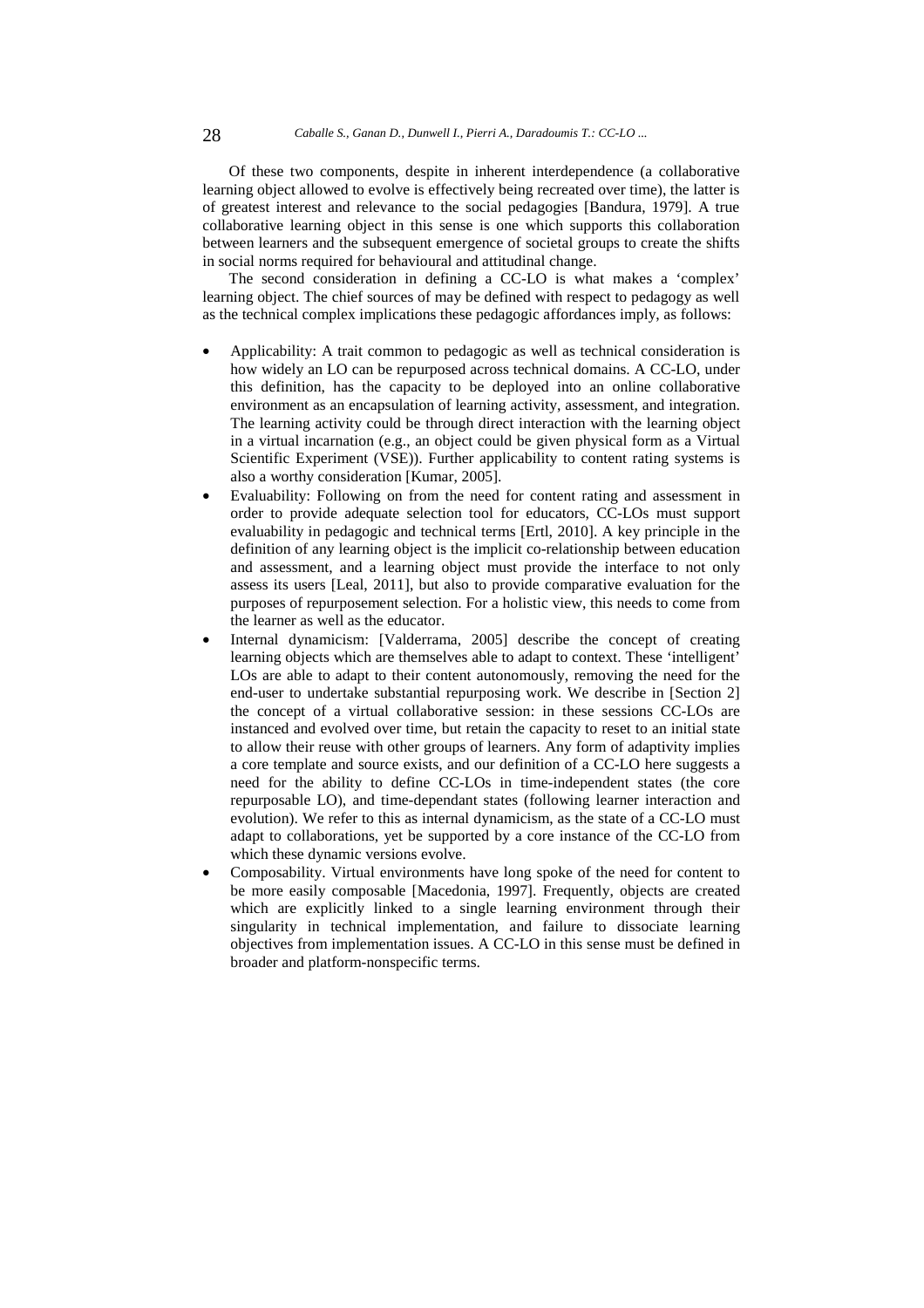In practice, these paradigms lead to common attributes specific to CC-LOs:

- Augmentation with author-generated information. This can take multiple forms: o Questions & answers: discursively-generated information can help evaluators assess indirectly the strengths and weaknesses of a CC-LO.
	- o Alternative flows: internal dynamicism supports non-linear paths through CC-LOs.
	- o Assessments: since flow is not linear, assessment must track the path of the learner through the CC-LO and provide relevant assessment.
	- o Dependencies: applicability and composability are required to take the form of either interdependencies with other CC-LOs, dependencies on other simple LOs, or dependences upon the learning environment.
- They are animated and evolve over time. The forms of animation can be simple, such as movies or comic strips, allowing learners to observe how avatars discuss and collaborate and how knowledge is constructed, refined and consolidated. Alternatively, this animation can be a more sophisticated virtual simulation. In all cases, the animation should be composable.
- They are interactive. Learners can interact to modify some parameters, observing the consequences and assess their understanding. This implies they are instantiable – learners have their own instance of a CC-LO which can either be disposed of, or integrated into the initial CC-LO after a learning activity.

In order to accommodate these concepts, under the model proposed by this article a CC-LO is embedded into a Virtualized Collaborative Session (VCS) [Caballé, 2011]. A VCS is a registered collaboration session augmented by alternative flows, additional content, assessment, etc., during an authoring phase (subsequent to the registration phase). The VCS can be interactive and animated (by movies or comic strips) and learners can observe how knowledge is constructed, refined and consolidated. In this context, CC-LOs also include assessment, collaboration and communication features to enrich the learning experience provided by the VCS. The VCS containing the CC-LOs is eventually packed and stored as learning objects for further reuse so that individual learners can leverage the benefits from live sessions of collaborative learning enriched with high quotes of interaction, challenge and empowerment.

Focusing specifically on the objectives of the European Framework 7 project  $ALICE<sup>1</sup>$ , in this article we uncover the notion and nature of this new CC-LO paradigm. To this end, [Section 2] provides a description of the scope and aims set for this research, alongside a concise discussion of the methodological background for the creation, management and execution of CC-LOs. [Section 3] presents a methodological approach with the aim of validating this definition of the notion and nature of a CC-LO through the development of a prototype VCS system which enables the embedding of CC-LOs. The prototype components are then technically tested by a proof of concept in [Section 4] along with a discussion on the results achieved. [Section 5] concludes the paper by highlighting the key concepts covered in this contribution and outlining ongoing and future work.

l

<sup>1</sup> ALICE project web site: http://www.aliceproject.eu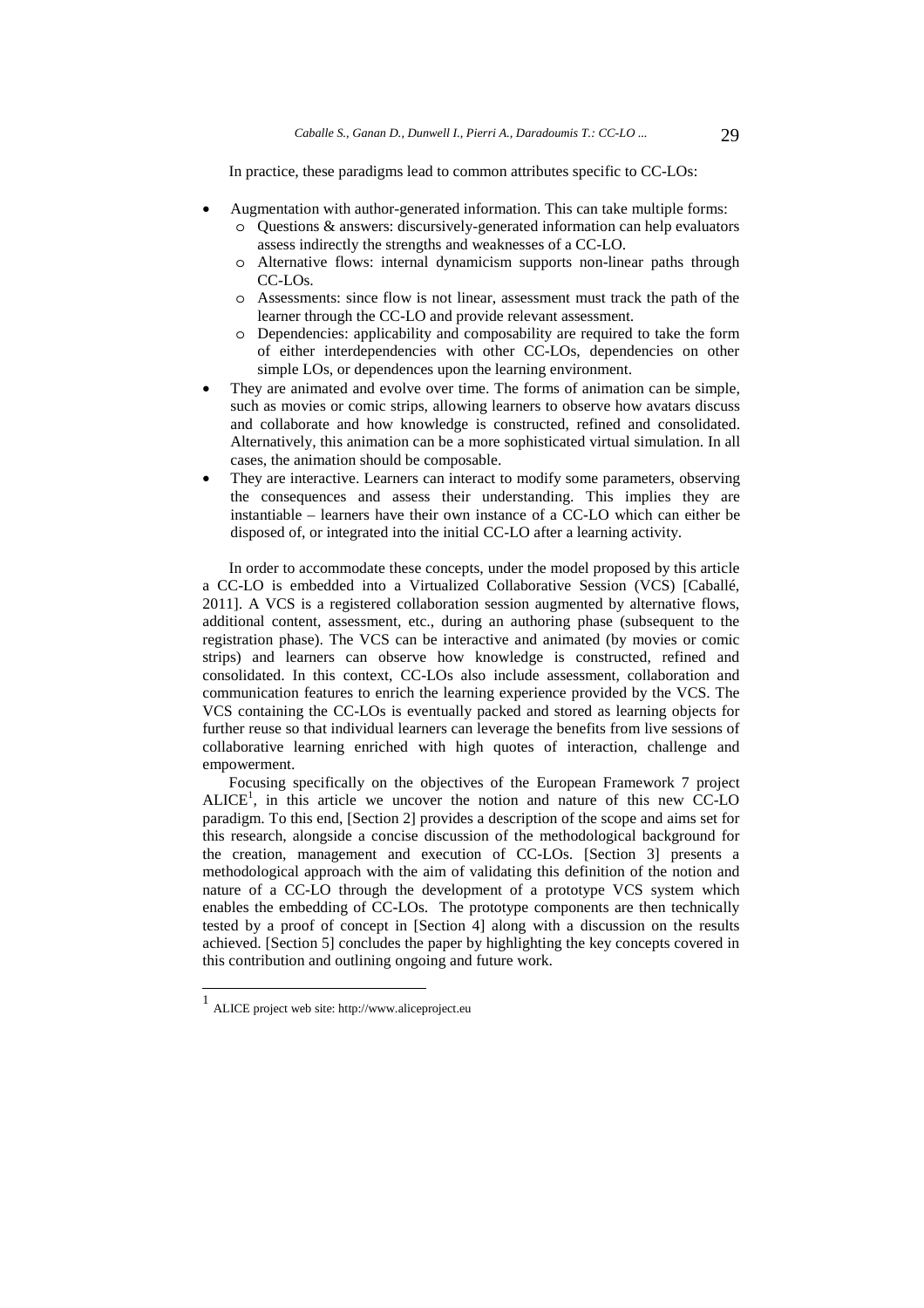### **2 Aims and Background**

A key aim of this research was to review the main processes and concepts of the new paradigm of CC-LO, and advocate guidelines for the use of CC-LOs both within the ALICE project and by educators on a wider scale. In this section, we first describe the goals of the ALICE project related to this research work and then we present existing work that help understand and use the concepts related to the CC-LO.

# **2.1 The ALICE Project**

The general objective of ALICE (Adaptive Learning via Intuitive/Interactive, Collaborative and Emotional Systems) is to build an innovative adaptive environment for e-learning combining personalization, collaboration and simulation aspects with an affective/emotional based approach, able to contribute towards overcoming the existing limitations of current e-learning systems and content. The proposed environment is to be interactive, challenging and context aware, whilst realising learners' demands of empowerment, social identity, and authentic learning experiences.

The ALICE starting point is an existing e-Learning platform, Intelligent Web Teacher (IWT) [Capuano, 2009] already developed to exploit experiences and knowhow gained through several EC projects. IWT seeks to customize the learning experience through understanding of real learner needs and preferences, whilst ensuring extensibility and flexibility at content, pedagogic and service levels. With respect to the basic aspects of collaboration, the project pursues a broad set of objectives related to collaborative learning. ALICE studies in depth themes surrounding collaborative learning in situations where learners have to develop specific skills (e.g. communication, problem solving, decision making, etc.) and collaborative activities can increase learning efficacy. However, collaborative learning approaches cannot be applied in every e-learning experience as they require a degree of presence. Consequently, a paradigm is required to reuse, in formal, informal or intentional learning contexts, the knowledge elicited during collaborative learning activities. Furthermore, this approach must sustain the advantages achieved through such an approach after the closure of the live sessions, preserving aspects such as social interactions, conversational processes and the evolution of discussion threads.

In order to achieve the aforementioned goal, the paradigm of CC-LO is proposed and defined as special types of learning objects embedded into VCSs, obtained by registering live collaborative sessions executed in Web-based environments, and augmenting (during an authoring phase) the tracked data with author-generated information (questions & answers, alternative flows, assessments, dependencies, etc.) to define attractive interactive resources experienced by learners through several different experiences. During the CC-LO execution, a VCS is animated in such a way (using movie or comic strips metaphors) that learners can observe how avatars discuss and collaborate about one or more topics, how discussion threads grow, and how knowledge is constructed, refined and consolidated. Furthermore, learners can interact with the CC-LO in order to modify some parameters observing the consequences and assess their understanding.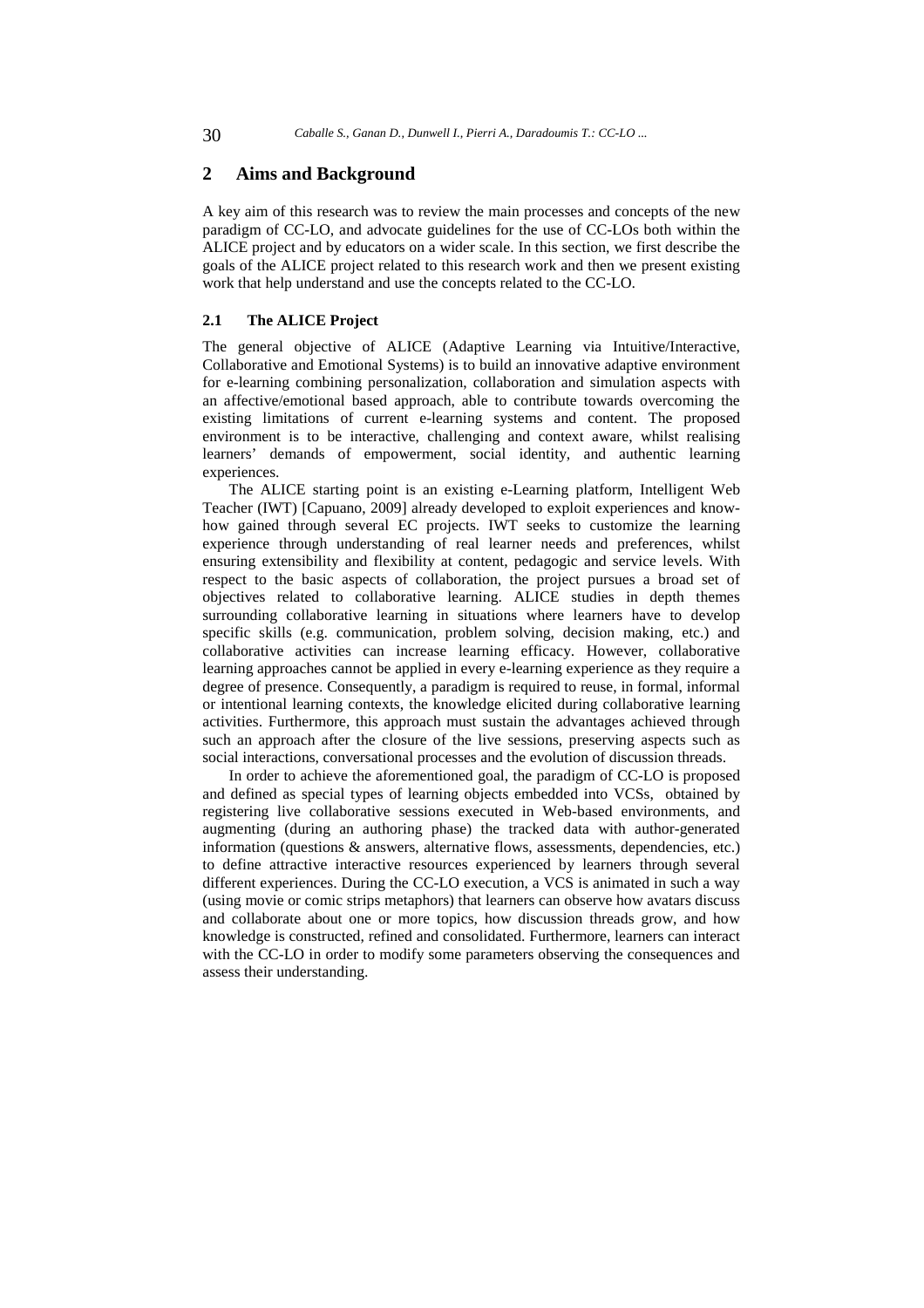#### **2.2 Related Work**

A range of methods for creating, managing, and executing learning objects exist and may be applied to the case of CC-LOs. Dynamic assembly of learning objects has gained increased focus as technological capacity to manage and deploy in real-time becomes increasingly viable [Farrell, 2004]. Therefore creation is not restricted to offline development and instructor-led pedagogic design. However, ensuring quality and a usable end-product remains a concern for automated construction techniques.

Particularly, if dynamicism extends to the learning session itself, inconsistencies in learner experience may potentially arise. Furthermore, management of LOs becomes an increasingly demanding task in the face of dynamicism, as LOs may evolve over time, invalidating attempts to index and categorize them effectively. This is particularly true of a collaborative LO, and hence the virtual collaborative session is defined in our research [see Section 3] as a means to control this evolution and afford dynamicism. In general terms, learning object-based systems have met with most success in subject areas such as information technology, in part because there is little established content for these topics, as well as constant evolution in the state-of-theart, and in part due to the fact educators within these disciplines are more ready to engage with technology [Abernethy, 2005]. Reaching core areas such as literacy and numeracy is a more demanding task both due to the nature of the subject matter, and the experience of educators working within the area.

Commonly, methods for creating learning objects have centered on mining existing information to construct learning objects autonomously [Rajendra, 2004]. The inherent appeal of this process is its ability to capitalize on the large volumes of semantic data present on the web and create educational material whilst requiring a minimum of involvement from educators. Some semantically-annotated sources [Auer, 2007], are particularly appealing sources of educational material. Validation of data from such a source remains a key concern, although these repositories are drawing increased attention as the veracity of peer-created data sources on the web is increasingly shown [Margaryan, 2007; Wang, 2010]. Participatory techniques have also been used for LO creation. These build upon the use of the creation process itself as a means for learning, instilling learners with increased engagement as a result of deeper engagement within the educational process [Abad, 2008]. However, the composability of these learning objects may prove a concern, as students are not bestplaced to act as pedagogic designers thus requiring the resulting learning objects careful validation and development to ensure quality.

Early Learning Content Management Systems (LCMS) were closely integrated into existing e-Learning configurations as extensions or additions to content acquisition and control systems [Meinel, 2002]. More recently, the management of learning objects has benefited significantly from the application of semantic technology [Su, 2008]. Similarly, methods to extrapolate semantic relationships by direct and automated analysis of learning objects also exist, having been explored [Taibi, 2007]. This can be achieved through the use of content representation models, such as the Sharable Content Object Reference Model (SCORM), to enable the provision of a wide range of comparators. Peer-to-peer (P2P) approaches to learning object management have also been shown to have benefits in load distribution [Prakash, 2009], though bring with them the concerns common to peer-to-peer configurations around security and validity. Once adequately addressed through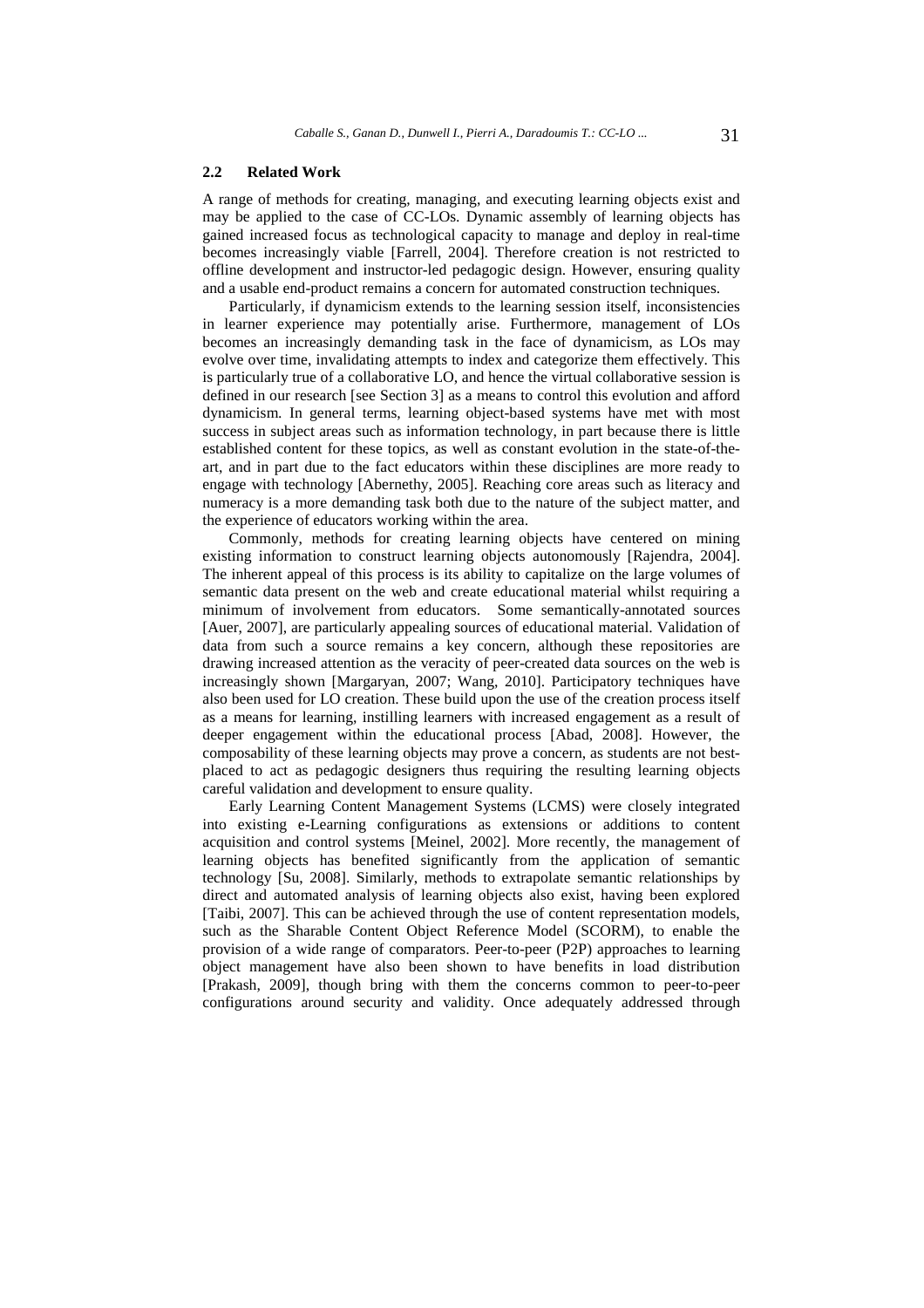infrastructural design, a P2P management approach has strong long-term potential, and is of particular relevance to collaborative learning objects and CC-LOs since ownership must be carefully considered and assigned when deploying and devising learning objects for peer input and use.

An early review of repositories based on Learning Object Metadata (LOM) demonstrated significant advances in global standards for representation [Neven, 2002], and these have continued throughout the past decade. Yet the principal issue in the uptake of tools for LO creation and use remains in facilitating end-user involvement. Technologists have made many attempts to provide tools for content creation, management, and execution to educators [Mosley, 2005], however uptake remains limited. Fundamentally, though LO systems have the potential to make the teaching process less time-intensive in the development of course content, they transition the educator from the role of content creator to moderator, and hence generate some inherent resistance. Overcoming this requires that methods to better involve educators and allow their collaborative input are provided. Although LOMbased repositories offer strong potential to support independent learners working solely through e-Learning systems [Dinis, 2009; Leal, 2011], their use as a basis for tutor-led or collaborative activities requires much research [McGreal, 2006]. It is a consequence of this need that the notion of the CC-LO is explored within this paper.

The execution of learning objects has previously been achieved through methods such as the SCORM Run-Time Environment (RTE) [Costagliola, 2006]. The RTE defines a model by which LOs can be launched within a Learning Management System (LMS) and interchange data, allowing for user customization and adaptivity. The platform-independent nature of the system at the core allows for interfaces to be designed using server-side web scripting languages allowing for a high degree of dynamicism in the end-user interface and toolset. Evolution of learning objects over time is also supported across a range of formats, such as video learning objects [Fadde, 2009]. Overall, creating learning objects in an executable form represents a step-change in the context and autonomy in which they can be deployed, and reflects the transition of LOs from pedagogic material to semantic data constructs.

From the above approaches, methodologies for creating, managing, and executing CC-LOs can be largely grouped under three headings:

- Educator-centric: the educator assumes the role of author, moderator, and deployer of the CC-LO.
- Technology-centric: creation, management, and execution are handled by technology. Technology-centric case focuses on situations where an element of artificial intelligence or intelligent filtering is applied in lieu of a human expert.
- Learner-centric: these methods advocate techniques such as participatory design to allow learners to be involved in the creation and management of CC-LOs.

# **3 Research Methodology**

This section presents a methodological approach to validate our definition of the notion and nature of CC-LOs by addressing the requirements of learners in collaborative scenarios, pedagogically designed with reference to the concept of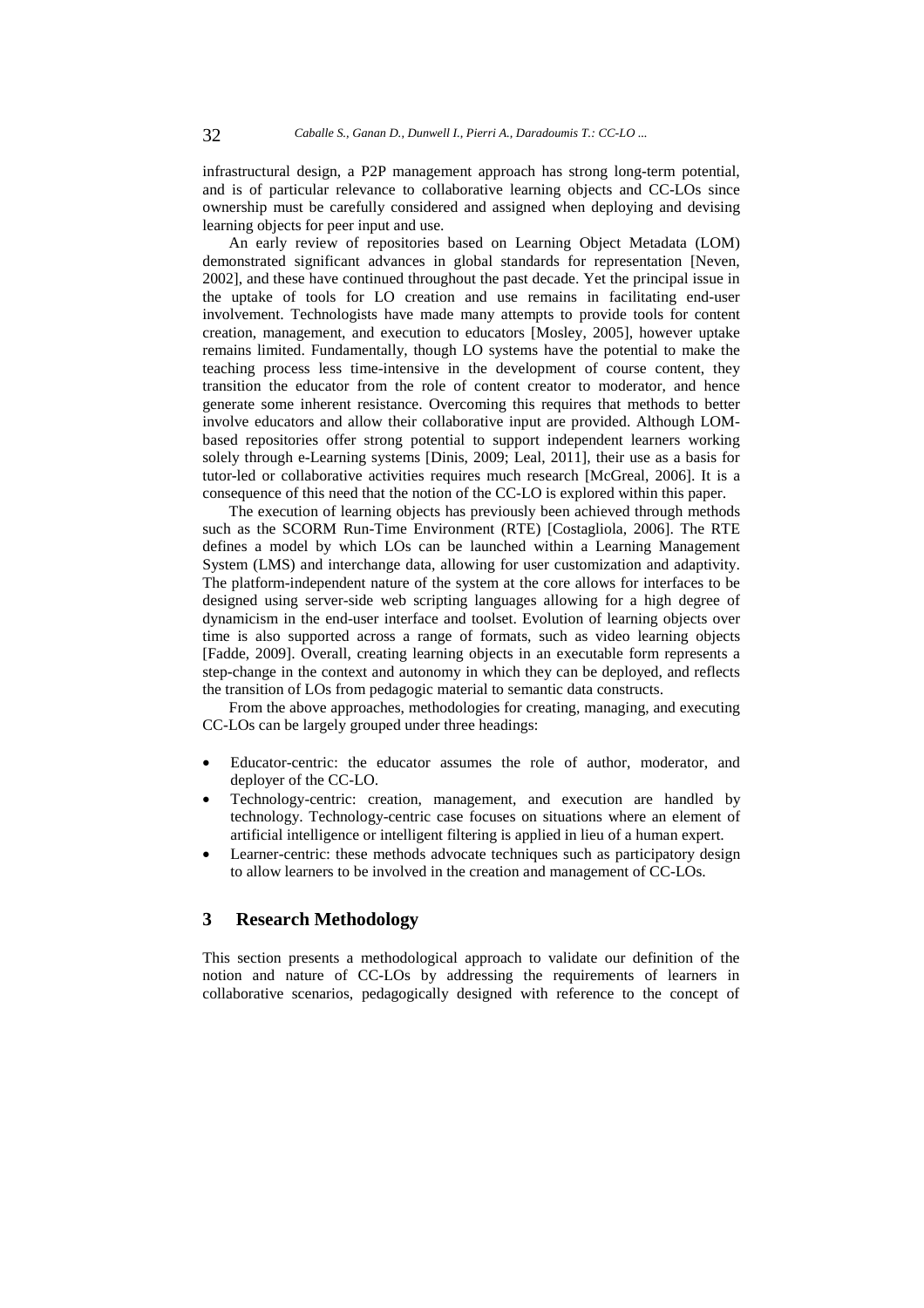collaborative learning. To this end, we first identify the notion of the "Virtualized Collaborative Session (VCS)" as an event in which CC-LOs are played and consumed by learners. Then, a newly created VCS system enabling the virtualization of collaborative sessions is presented to support the creation, management and execution of CC-LO. The realization of this system is reported from the requirements that conducted the development of a VCS prototype where CC-LOs are embedded. Finally, for validation purposes, a proof of concept of this approach is given that examines the embedding of a CC-LO into the VCS prototype, as well as the results of technical testing based on a set of indicators incorporated to measure and analyze user response.

#### **3.1 Definition and Purpose of Virtualized Collaborative Sessions**

Perhaps the best definition of a VCS can be achieved through analogy to a computer program. In this analogy, the learning objects exist as objects within the code, and the VCS is the overall execution of the program. As it runs, learning objects are created, evolve over time, and are subsequently disposed of. At termination, the evolved states of the learning objects are disposed of, and the VCS becomes ready to 'run' with new instances of CC-LOs from their initial templates, repeating the learning cycle to a new group of learners. This idea of the VCS is illustrated in [Fig. 1].



*Figure 1: Execution of CC-LO instances within VCS programs*

From this view, we capitalize on the instantiability of CC-LOs to facilitate multiple collaborative sessions in which CC-LOs evolve but remain reusable and reinstantiable for a second learner group. There are some notable considerations and benefits from this time-evolution, such as that the CC-LO can encapsulate the learning requirements on both pedagogic and technical levels, whilst retaining repurposability and reusability. Furthermore, as the VCS itself is not constrained to a single technical platform, compatibility with different platforms, such as forums and chats, can be facilitated through a driver interface (i.e., converter) to the CC-LO which, through middleware, converts it into the technical format required for representation within a given online collaborative environment.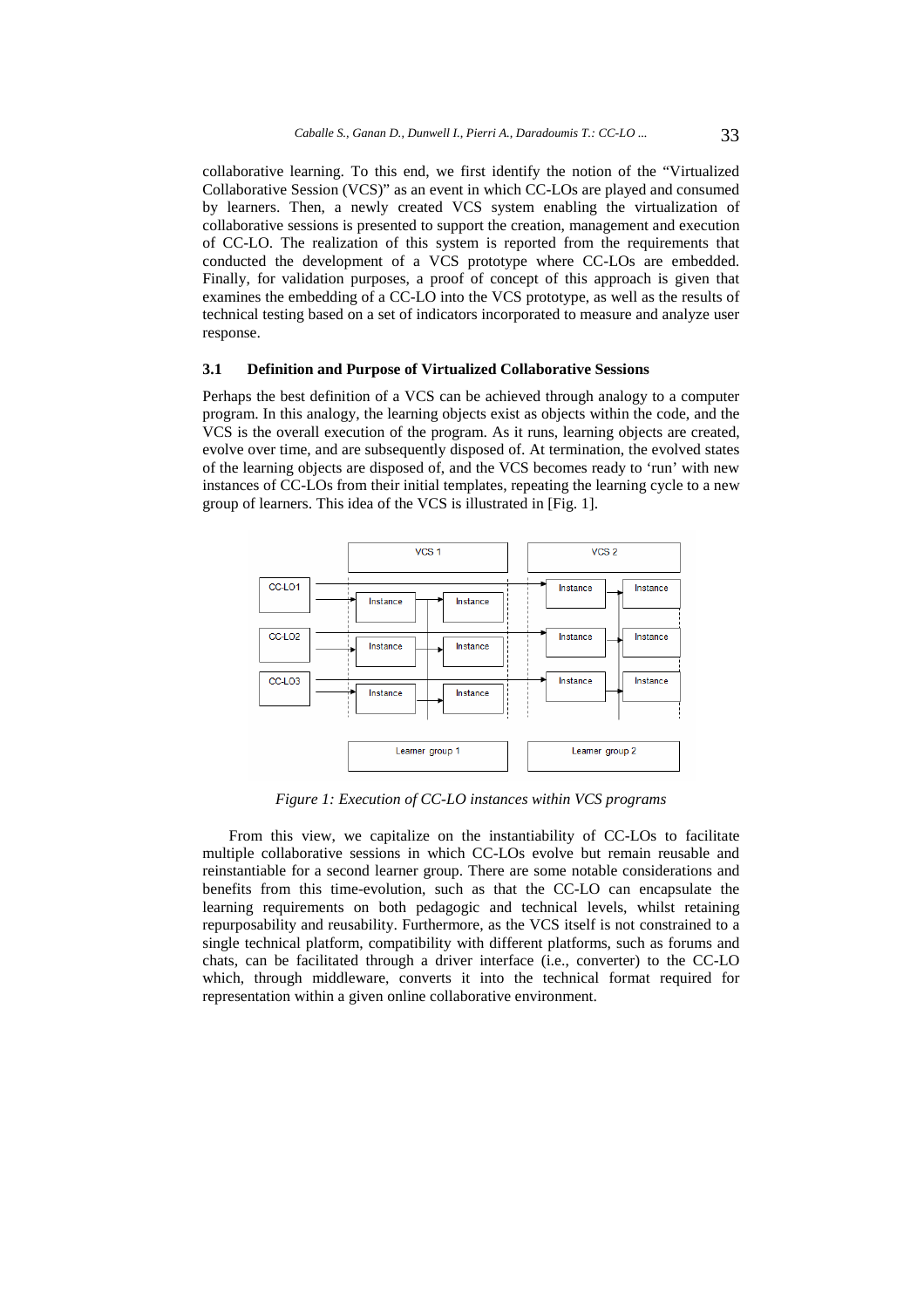#### **3.2 Realization of the VCS System**

Based on the above requirements, it becomes possible to propose some key guidelines for realizing a VCS system [Fig. 2]. The main feature of a VCS system is to be compatible with different kinds of chat messaging, forums or more general collaborative sessions to create CC-LOs. For this purpose, the input of VCS system is a file containing the collaborative session data in a common format called Collaborative Session Markup Language (CSML) based on XML. The CSML specifies an ontology named Collaborative Session Conceptual Schema  $(CS<sup>2</sup>)$  that allows for modeling and representing knowledge about Web-based collaborative sessions [Conesa, 2011].



*Figure 2: Architecture of the VCS system. The system is compatible with multiple forums and chats by specific converters*

A first approach to a VCS system is depicted in [Fig. 2]. The process of conversion between the source of collaborative session data and CSML is done by a specific converter, which is different for each kind of source (i.e., the data model of a forum). Then, the VCS system processes data in CSML format and creates a complex learning object named Storyboard Learning Object (SLO), containing information about scenes, characters, and other artifacts used during the later visualization of this learning object. The SLO is editable by the use of a tool (SLO Editor), which allows for changing scene order, adding or removing content, adding assessment scenes, defining workflow, etc. Finally, the viewer tool (SLO Player) enables students and moderators to see the virtualized collaborative session in an interactive but read-only way. While the edition capabilities are still under development, the current status of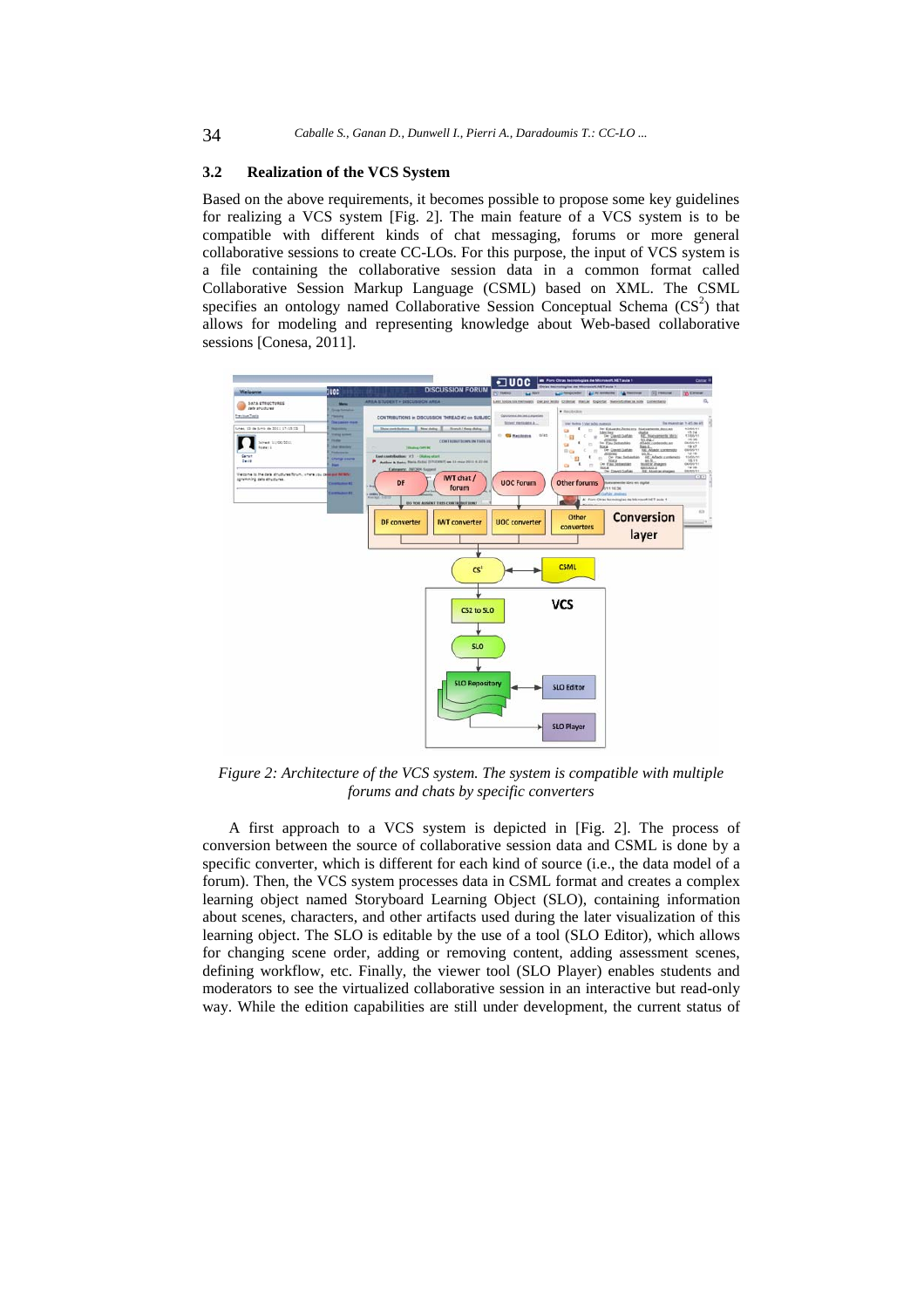our VCS prototype fully supports the viewer tool [Caballé, 2011].

Overall, the VCS transforms a live discussion forum into an animated storyboard and produces an event in which SLOs are played and consumed by learners, sessions evolve ("animate") over time, and the ultimate end-user interactions with SLOs are handled. As a result, the VCS becomes an attractive learning resource so that learners become more motivated and engaged in the collaborative activities [Fig. 3].



*Figure 3: Sequence of snapshots of a CC-LO evolving over time after the virtualization of a live collaborative session. Four contributions of the text-based discussion are converted by the VCS prototype into an animated storyboard (SLO) supported by a text-to-voice engine* 

The extracted knowledge need to be represented by using typical standards of Semantic Web, such as: RDF, RDFS, OWL and SKOS [see, Fahad, 2011]. Simple Knowledge Organization System  $(SKOS)^2$  is a family of formal languages designed for representation of thesauri, classification schemes and taxonomies.

l

<sup>2</sup> http://www.w3.org/2004/02/skos/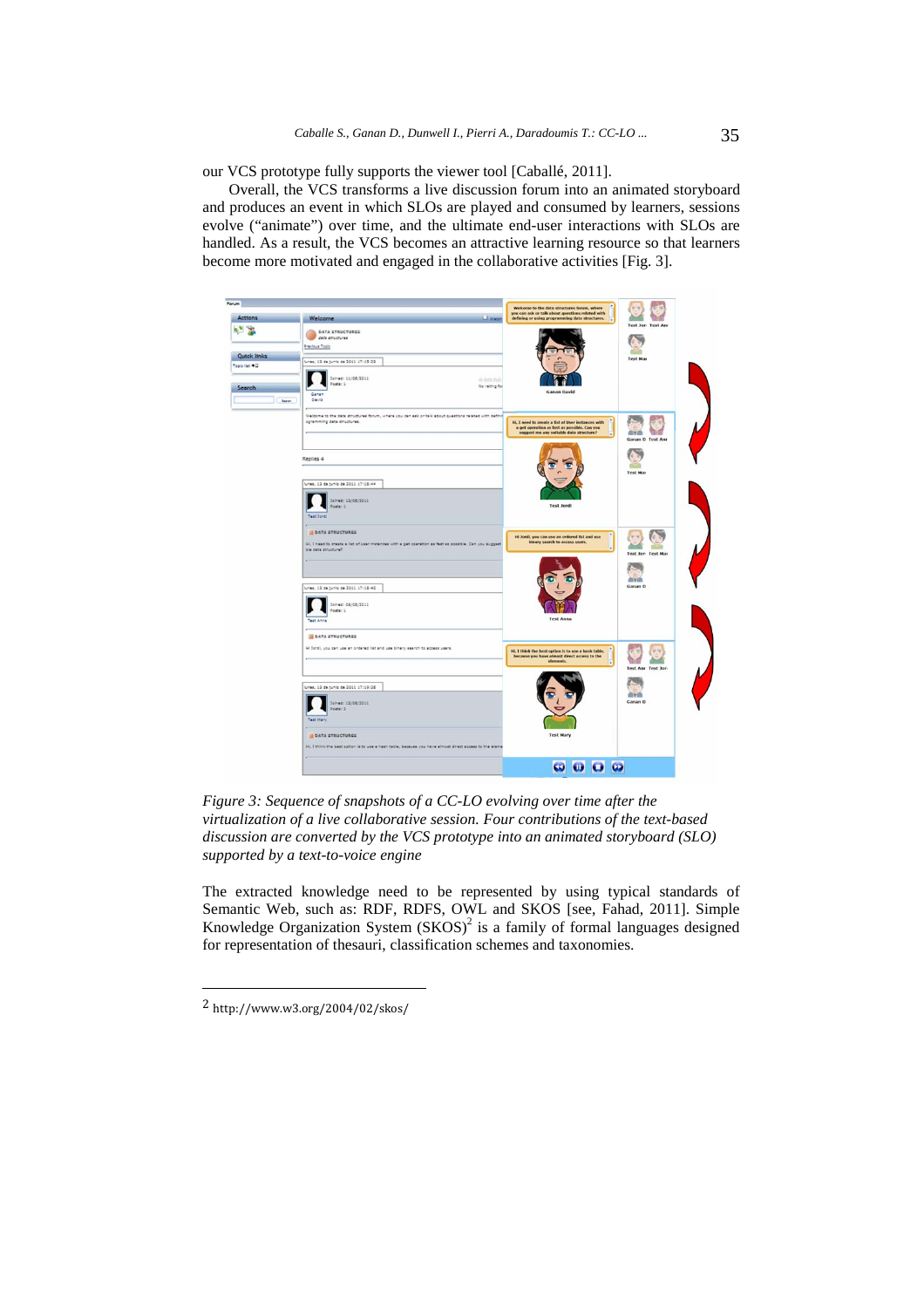In the SKOS ontology each individual is a Concept [Fig. 4]. A Concept can have a label (skos:prefLabel) and one or more synonyms (skos:altLabel). Hierarchical relationships between concepts can be expressed through the properties skos:narrower (that links a concept to a more specific one) and skos:broader (that links a concept to a more generic one), while a simple correlation is expressed through skos:related .

A sequence of mapping steps transforms the fuzzy lattice, into a semantic technologies compliant representation. [see, Granitzer, 2011].



*Figure 4: Example of use of SKOS* 

# **4 Experimentation and Validation**

For experimentation and validation purposes, a proof of concept of the VCS prototype with an embedded CC-LO/SLO was developed [Fig. 3]. Firstly, the data source of a live collaborative learning session was derived from the IWT forums [Section 2.1], which are typically used to support in-class collaborative learning activities based on discussion. Then, following the process of modeling and representing forum data mentioned in [Section 3.2], a specific converter was built to turn the data model of the IWT forums into CSML representation [see, Conesa, 2011 and Fig. 2]. From the CSML representation, the VCS prototype generated an animated SLO showing how people discussed and collaborated, how discussion threads grew and how knowledge was constructed, refined and consolidated.

The design of the experiment consisted of three user assessments of the prototype with the aim to evaluate the proof of concept. The first at the Open University of Catalonia (Site A), the second at Coventry University Serious Games Institute (Site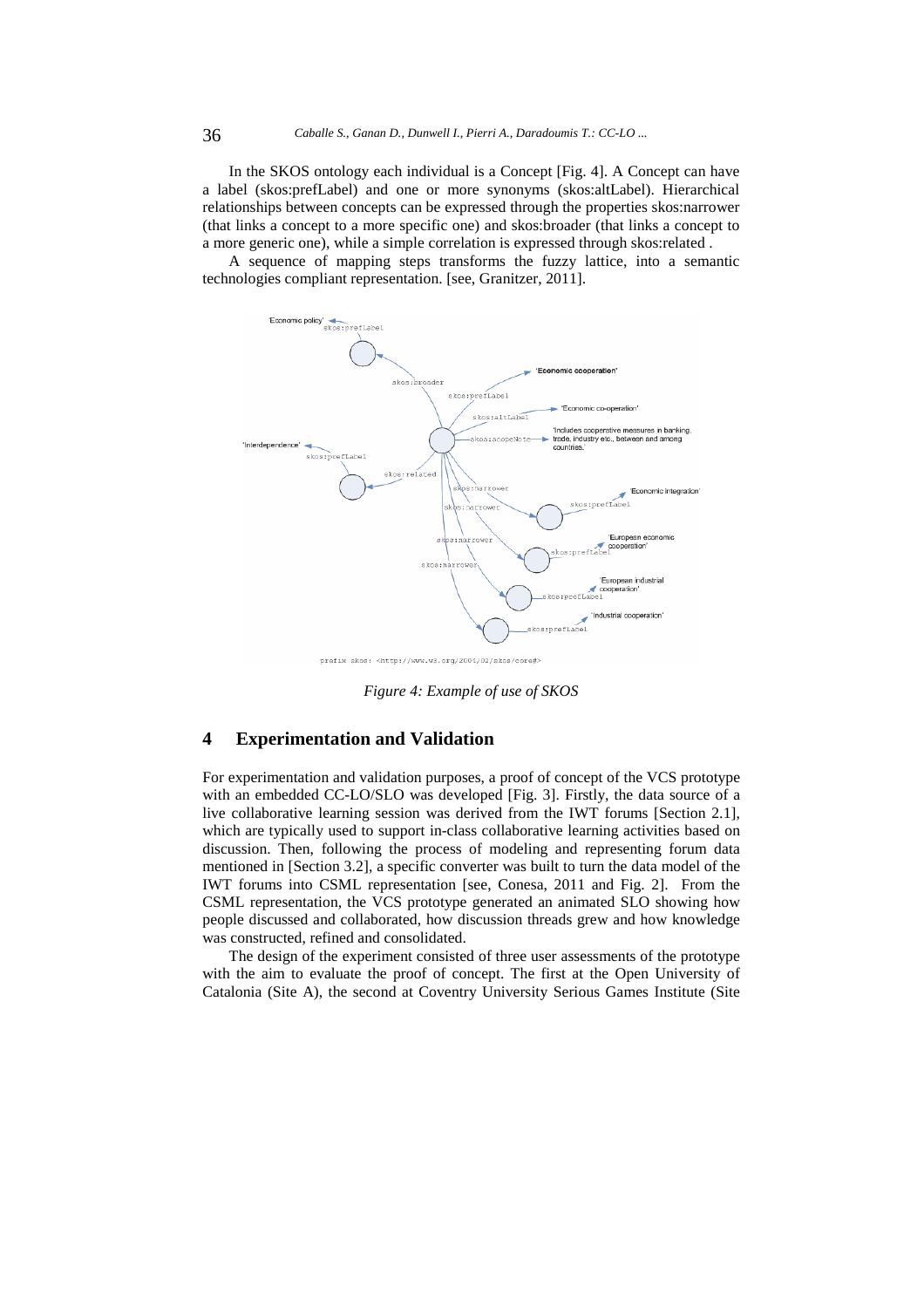B), and the third at the company Modelli Matematici e Applicazioni (Site C).

On all sites, a group of three types of testers were formed to provide three different evaluation perspectives, namely pedagogical, technical and usability. Thus, from the pedagogical perspective, domain experts (i.e., researcher and teacher in elearning) were chosen; from the technical perspective, skilled technicians (i.e. developers with experience in e-learning systems) were selected; finally, novice users (i.e., students with experience in e-learning systems) performed testing on the VCS prototype to provide a usability perspective. Hence, each pilot site prepared a group of three testers, each of each type. Finally, the testing was run in each pilot site and by each tester by using different data input and running several executions of the prototype. The aim was to validate the concept of CC-LO by the next four indicators of interest asked to the VCS testers at the end of each test:

- 1. Build automatically an effective draft storyboard (CC-LO/SLO) from a threaded discussion coming from a forum. Score on scale 0-5 and open comments.
- 2. The VCS prototype allows non-expert users to build a CC-LO/SLO (i.e., in a friendly way and efficiently). Score on scale 0-5.
- 3. Create, edit, manage, store and playback the generated storyboard. Score on scale 0-5 and open comments.

|               | <b>Indicators of interest</b> |          |          |                |                |                     |
|---------------|-------------------------------|----------|----------|----------------|----------------|---------------------|
|               | <b>Testers</b>                | #1       | #2       | #3             | #4             | <b>Total</b><br>(M) |
| Site          | # Expert                      | 4        | 4        | $\mathfrak{D}$ | $\overline{c}$ | 3.0                 |
| A             | # Technician                  |          |          |                | 3              | 4.0                 |
|               | # Novice                      |          |          | 4              | 2              | 3.8                 |
| Site          | # Expert                      | 5        | 3        | 3              | $\overline{2}$ | 3.3                 |
| B             | #Technician                   | 5        |          |                | $\mathfrak{D}$ | 3.8                 |
|               | # Novice                      | 5        |          | 3              |                | 3.5                 |
| Site          | # Expert                      | 5        |          | 4              | 3              | 4.3                 |
| $\mathcal{C}$ | #Technician                   | 5        |          | 3              |                | 4.0                 |
|               | # Novice                      | 5        |          |                |                | 4.0                 |
|               | <b>Total M(SD)</b>            | 4.9(0.3) | 4.0(0.7) | 3.4(0.7)       | 2.6(1.0)       | 3.7(0.4)            |

4. The VCS prototype allows users to observe how knowledge is constructed. Score on scale 0-5 and open comments

*Table 1: Mean (M) and Standard Deviation (SD) statistics in the 0-5 scale* 

### **4.1 Quantitative and Qualitative Results**

This section presents a brief discussion on the data collected from the aforementioned subjective assessment performed at both sites on the VCS prototype.

[Tab. 1] shows, on the one hand, some basic statistics of the quantitative marks on the scale 0-5 scored by all testers for each of the four indicators of interest considered. Each tester performed 5 executions in a row before providing the scores.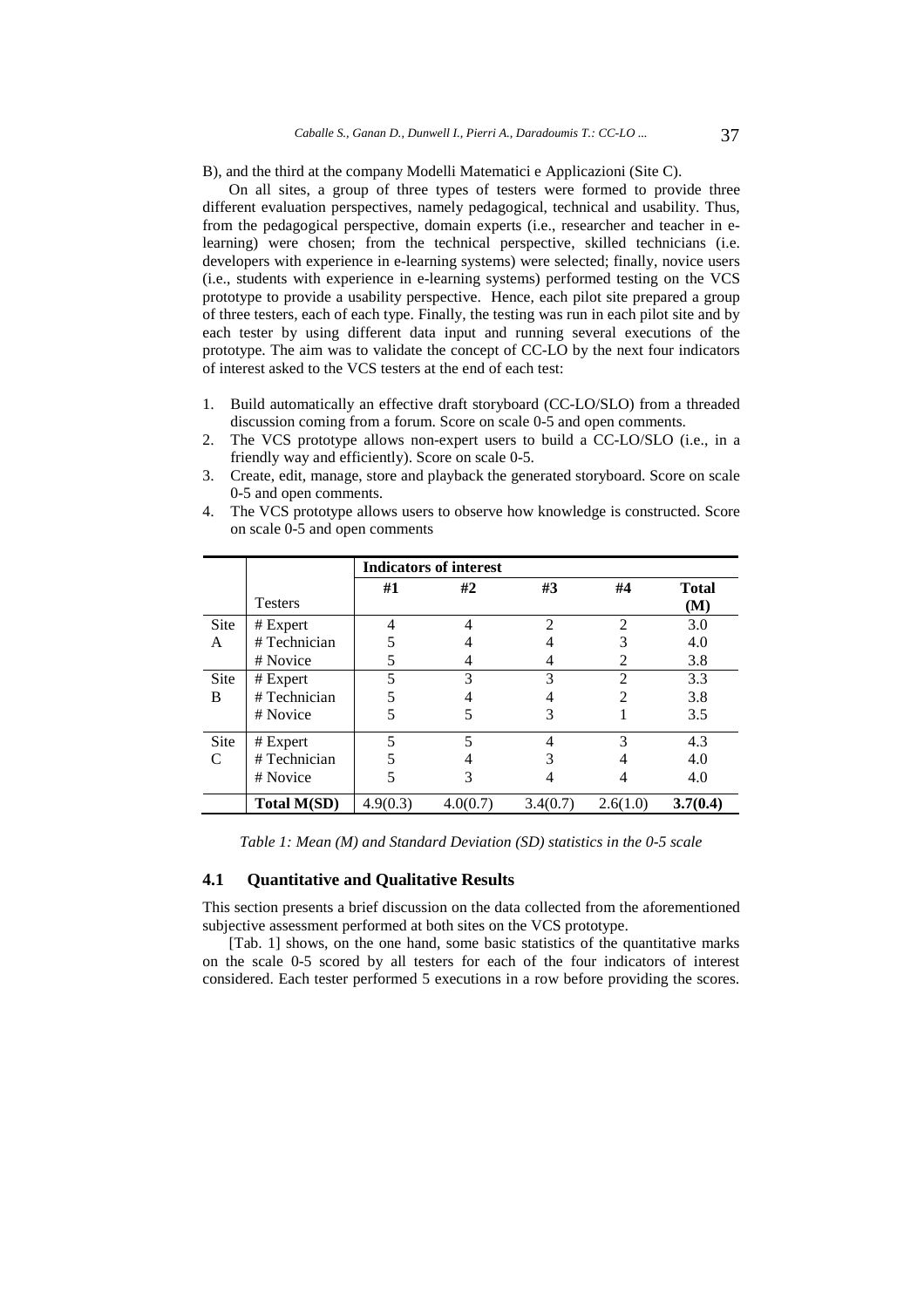On the other hand, [Tab. 2] shows an extract of qualitative results from those indicators with open comments provided by the testers after the test in questionnaires.

| Indicators of interest with<br>open comments                                                                           | Testers' open comments (type of the tester:<br>E: Expert; T: Technician; N: Novice)                                                                                                                                                                                                                                                                                                                                                                                                                                                                                                                                                                                                                                                                                                                                     |  |  |  |
|------------------------------------------------------------------------------------------------------------------------|-------------------------------------------------------------------------------------------------------------------------------------------------------------------------------------------------------------------------------------------------------------------------------------------------------------------------------------------------------------------------------------------------------------------------------------------------------------------------------------------------------------------------------------------------------------------------------------------------------------------------------------------------------------------------------------------------------------------------------------------------------------------------------------------------------------------------|--|--|--|
| Build<br>automatically<br>an<br>effective<br>draft<br>storyboard<br>from a threaded discussion<br>coming from a forum. | "I could watch the storyboard very easily, it was<br>exciting!" $(N, \text{ Site A})$<br>"The automatically created SLO follows the same<br>structure as the threaded discussion" (T, Site A)<br>"To test fully [the system] would need to be compatible<br>with all our existing forum content" (E, Site B)<br>"Why can't I see people's real faces?" (N, Site B)<br>"It looks very nice to build a story from a forum in this<br>way." (N, Site C)<br>"The draft SLO should be larger to be tested                                                                                                                                                                                                                                                                                                                    |  |  |  |
| Create, edit, manage, store<br>and playback the generated<br>storyboard.                                               | appropriately" (E, Site A)<br>"I could control the storyboard with the play, pause, stop,<br>back and forward controls and playback the discussion<br>many times." (N, Site A)<br>"felt like features for editing were lacking, but playback<br>and storage worked fine" (E, Site B)<br>"To test fully [the system] would need to be compatible<br>with all our existing forum content" (E, Site B)<br>"For complicated stuff [it] might be better if I could<br>advance the discussion pressing a key rather than keep<br>pausing" (N, Site B)<br>"The storyboard player could be more clear" (N, Site C)<br>"Yes, it was possible to observe some knowledge building<br>but it still misses the editor tool to remove some scenes<br>that cause noise" (E, Site A)<br>"The player only gives a sequential view of the |  |  |  |
| allows<br><b>VCS</b><br>prototype<br>observe<br>how<br>to<br>users<br>knowledge is constructed.                        | knowledge" (T, Site A)<br>"It is interesting and easier to follow a discussion though I<br>could not observe knowledge construction" (N, Site A)<br>"would be great on a mobile device" (T, Site B)<br>"Why would I store it instead of just making it again<br>every time?" (N, Site B)<br>"The management of the created SLO is not immediate to<br>understand and the Playback should be improved" (T, Site<br>$\mathcal{C}$<br>"It was interesting to me to see how a discussion<br>progressed but the built knowledge is not quantifiable."<br>(E, Site C)                                                                                                                                                                                                                                                         |  |  |  |

*Table 2: Excerpt of the questionnaires on the 3 commented indicators #1, #3 and #4* 

# **4.2 Discussion**

At site A, from the quantitative results, we can see that whilst the total score is promising, it is limited as the VCS prototype currently offers the player tool only. In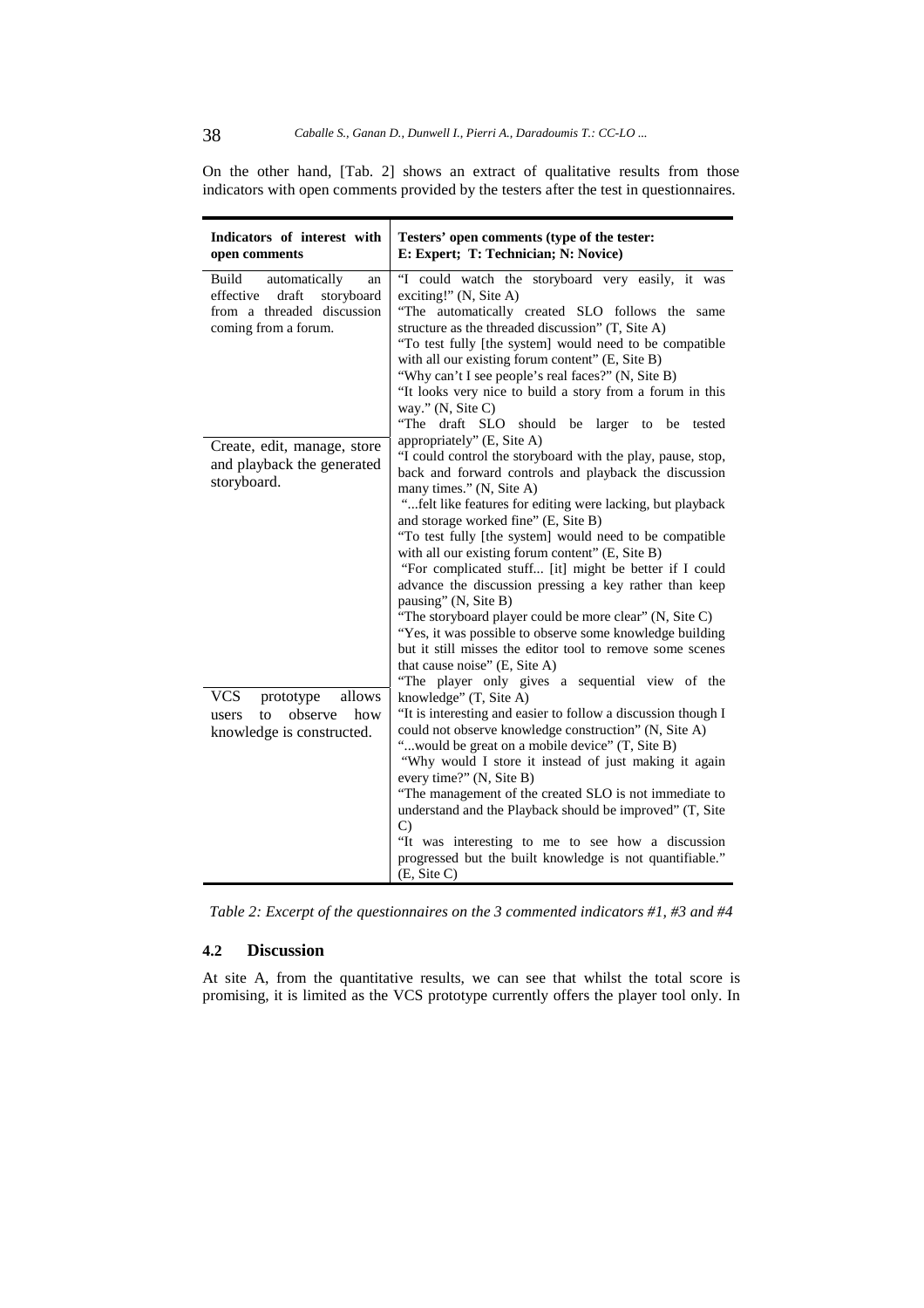particular, indicators #3 and #4 were scored low by the expert tester [see Tab. 1]. According to this tester's comments [see Tab. 2], since the prototype could not still offer all its potential regarding the edition of the storyboard, this in turn limited the improvement of the storyboard-based discussion. Novice's quantitative scores were also low for indicator #4. According to his comments, he reported a failure to observe a noticeable improvement of knowledge building from the text-based discussion. Finally, the technician tester scored the prototype well, and commented positively on the automatic transformation of the threaded discussion into a SLO, considering also the lack of edition capabilities of the SLO, which is currently a work-in-progress.

At Site B, an open group discussion was held between expert, technician and novice, moderated by the researcher, following all other data collection activities. Tension between novice and technical expert was evident for several aspects of the system: the novice feeling the system "lacked clarity of description", whilst the technician disagreed, suggesting the system was "completely clear". One aspect here might be that the creation of the SLO is fully automated, and therefore a novice user is unaware of this underlying functionality, instead experiencing only the high-level playback of the VCS. Therefore, in the testing at Site B, the novice failed to engage with this aspect of the system instead focusing on visual aspects (e.g. "Why can't I see people's real faces?"), and failing to appreciate the benefits of creating the SLO ("Why would I store it…"). Results for indicator #4 reinforce this finding, with expert and technician feeling the process was too transparent, and the novice failing to observe the relationship between use of the tool and knowledge creation. This presents something of a paradox: on the one hand, much investment in SLO creation emphasizes the need to make the process as simple as possible for the novice user, however, in this case the degree of abstraction is so great supplemental materials or explanation may be required for novices to understand this component of the system.

At site C, experimentation highlighted that further work remains to be done. In particular, the story management, and absence of an edit phase, suggested that although the system has a good potential it may be still improved. For example, participants suggested it could be useful if the avatars have different voices at least between male and female, allowing more access to users with vision impairments as well as enhancing immersion for general users. Site C reported that major efforts must be done in order to give more emphasis on indicator #4 to observe how the knowledge related to a specific topic is constructed. Expert users noted that the knowledge extracted by the storyboard is not quantifiable. Hence, at this stage the prototype seemed to be more interesting from the technological rather than methodological point of view.

However, it should be noted, from the data collected from novice users at all sites, the potential of the VCS player tool is evident, providing a step forward through the provision of an attractive resource which motivated and engaged the tester in discussion. The technician and novice at Site B also suggested the system would have particular potential for mobile devices, as the visual representation of the discussion fits well to a small screen and would be particularly beneficial due to the difficulties of reading large volumes of web-forum text on such a device.

In summary, the results of the tests reported here are not conclusive due to their exploratory nature. A recurring theme is the difficulty in balancing ease-of-use and transparency against the need to provide the user with an understanding of the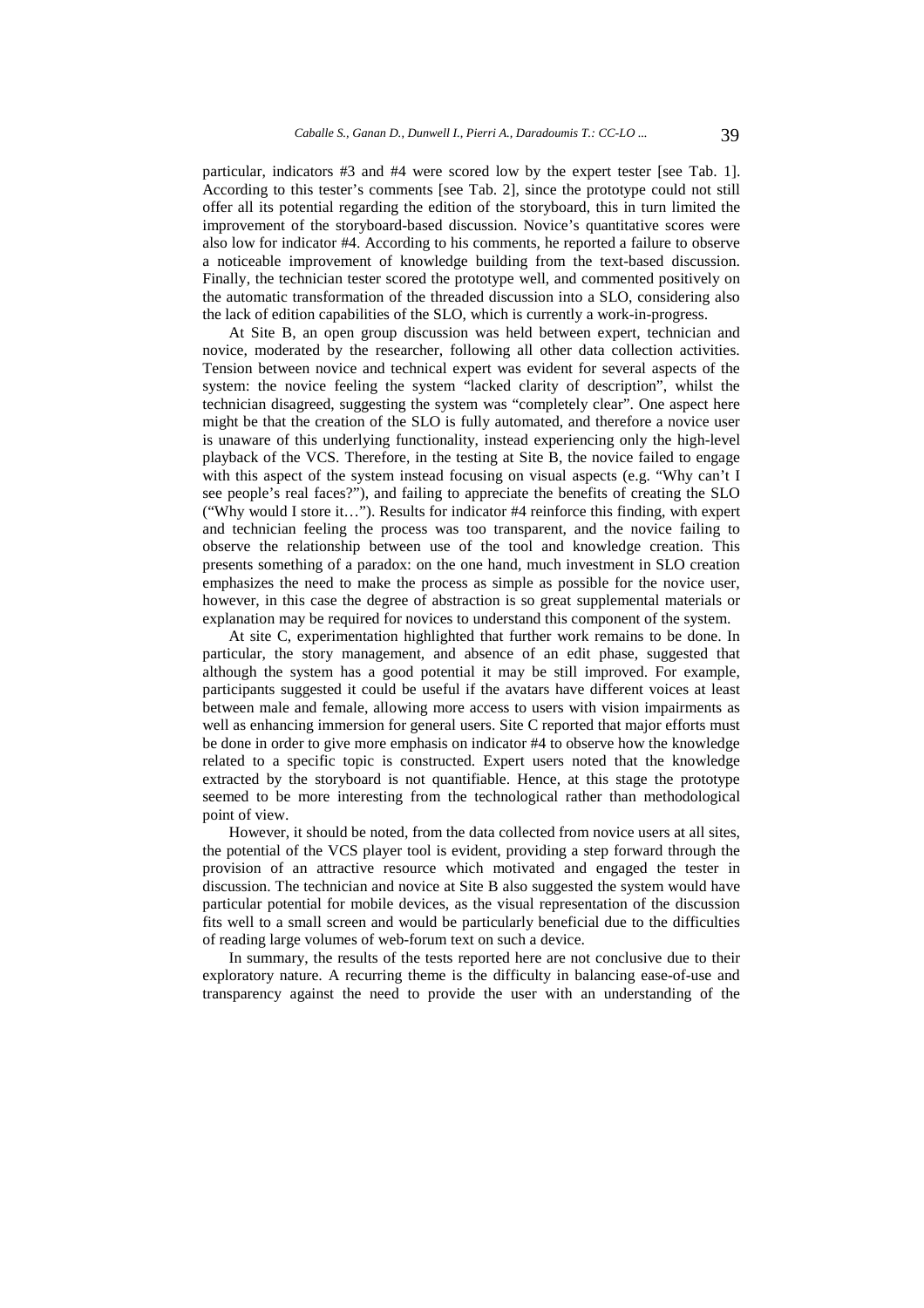underlying process and its value. Future work, therefore, will address not only the increased incorporation of key features and functionality based on the findings of this study, but also explore how better to convey the underlying process and principles to novices, supporting them in developing their understanding of the use and application of CC-LOs. This is fundamental to applying the main processes and concepts of the new paradigm of the CC-LO, as well as providing guidelines for their use by educators on a wide scale.

Previous related studies [Caballé, 2011b] investigated in a conceptual framework for modeling interactions from live collaborative activities. The results showed an improvement of the collaborative learning process in terms fostering student participation and enhancing individual performance. The current approach differs from previous initiatives by considering virtualized instead of live collaboration as the grounds for the study. Virtualization provides further benefits towards the learner's engagement, such as reusability of the knowledge elicited during the collaboration, more real interaction, and empowerment of the collaborative experience from attractive and challenging learning resources. This may provide a significant step forward in the development of current e-learning systems and applications.

# **5 Conclusions and Ongoing Work**

This paper has detailed research work undertaken within the European Framework 7 project ALICE, a project devoted to providing on-line collaborative learning with authentic interactivity, challenging tools and user empowerment, with the ultimate aim to influence learner motivation and engagement. To this end, a new type of LO called CC-LO has been introduced, embedded into a VCS system that registers live collaborative sessions and produces an animated storyboard (SLO) such that learners can observe how people discuss and collaborate, and how knowledge is constructed. The development of this VCS prototype has been reported from a methodological research view. The notion and nature of the CC-LO is finally validated by running extensive tests on a proof of concept of the VCS system that embeds a CC-LO. These validation activities were carried out following the same methodological procedures in several international sites with different perspectives and expectations towards the research presented in this paper. Ongoing work includes the evaluation of the VCS prototype in the real context of learning of the Open University of Catalonia. Intensive experimentation and validation activities will be conducted in on-line courses in order to provide attractive and challenging CC-LOs to support the collaborative learning activities, in particular in-class discussions. Moreover, current work within the ALICE project is the development of an editor tool to augment the VCS system with author-generated information. For instance, e-assessment scenes will be added to the VCS, such as tests (with optional jumps to storyboard scenes) as well as supporting videos, to be connected with scene parts according to the dialogue timeline. As a result, tutors will be provided with edition capabilities of the SLOs, such as cutting scenes, modifying involved characters, selecting emotional states, dialogues and connected concepts.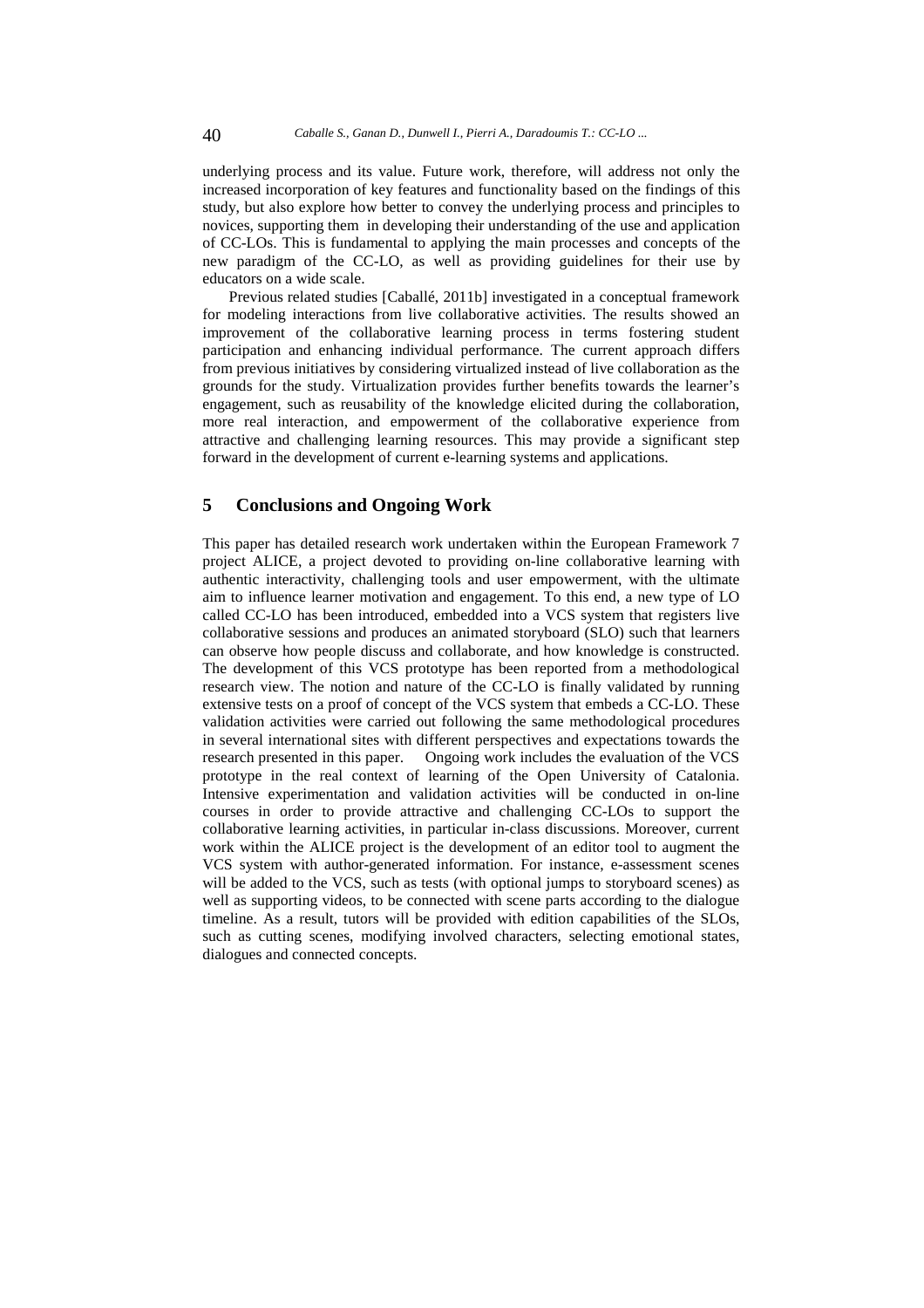#### **Acknowledgements**

This work has been supported by the European Commission under the Collaborative Project ALICE "Adaptive Learning via Intuitive/Interactive, Collaborative and Emotional System", VII Framework Programme, Theme ICT-2009.4.2 (Technology-Enhanced Learning), Grant Agreement n. 257639.

### **References**

[Abad, 2008] Abad, C.L.: Learning through creating learning objects: experiences with a class project in a distributed systems course. 13th annual conference on Innovation and technology in computer science education. ACM: 255-259, 2008.

[Abernethy, 2005] Abernethy, K., Treu, K., Piegari, G., & Reichgelt, H.: A learning object repository in support of introductory IT courses. 6th conference on Information technology education. ACM: 223-227, 2005.

[Auer, 2007] Auer, S., Bizer, C., Lehmann, J., Kobilarov, G., Cyganiak, R., & Ives, Z.: DBpedia: a nucleus for a web of open data. 6th semantic web conference. Springer-Verlag: 722-735, 2007.

[Bandura, 1979] Bandura, A.: Social learning theory. New York: General Learning Press, 1979.

[Boskic, 2003] Boskic, N.: Learning Objects Design: What do Educators Think about the Quality and Reusability of Learning Objects? Third IEEE International Conference on Advanced Learning Technologies, 2003.

[Caballé, 2011a] Caballé, S., Dunwell, I., Pierri, A., Zurolo, F., Gañán, D., Daradoumis, Th. Mora, N.: Towards Collaborative Complex Learning Objects by the Virtualization of Collaborative Sessions. 4th World Summit on the Knowledge Society, Springer, 2011.

[Caballé, 2011b] Caballé, S., Daradoumis, T., Xhafa X., Juan, A.: Providing Effective Feedback, Monitoring and Evaluation to On-line Collaborative Learning Discussions. Computers in Human Behavior, 27(4), 1372–1381, 2011

[Capuano, 2009] Capuano, N. Miranda, S. and Orciuoli, O.: IWT: A Semantic Web-based Educational System. IV Workshop of the Working Group on AI & E-Learning, AI\*IA: 11-16, 2009.

[Collazos, 2007] Collazos, C.A., Guerrero, L.A., Pino, J.A., Ochoa, S.F., Stahl, G.: Designing Collaborative Learning Environments Using Digital Games. Journal of Universal Computer Science, 13(7), 1022-1032, 2007.

[Conesa, 2011] Conesa, J., Caballé, S., Gañán, D., Prieto, J.: CS2: An Ontology to Model and Represent Collaborative Learning Data. 4th World Summit on the Knowledge Society, Springer, 2011.

[Costagliola, 2006] Costagliola, G., F. Ferrucci, Fuccella, V.: Scorm run-time environment as a service. 6th international conference on Web engineering. ACM: 103-110, 2006.

[Dillenbourg, 1999] Dillenbourg, P. (ed.): What do you mean by "Collaborative Learning"? Collaborative learning, Cognitive and computational approaches, 1-19, Oxford: Elsevier Science, 1999.

[Dinis, 2009] Dinis, P., da Silva A.R.: Application Scenarios for the Learning Objects Pool. Journal of Universal Computer Science, 15(7), 1455-1471, 2009.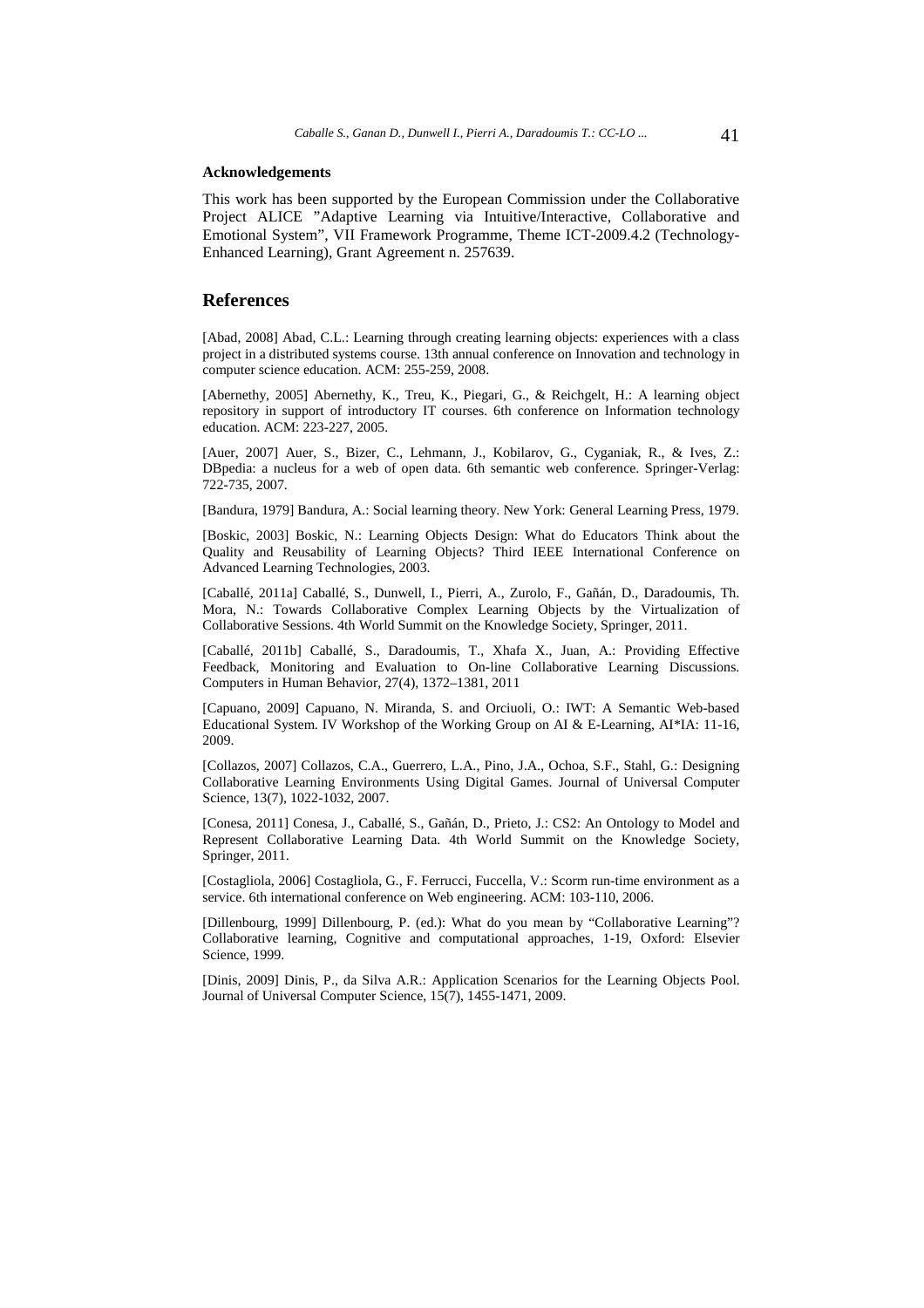[Ertl, 2010] Ertl, B., Ebner, K., Kikis-Papadakis, K.: evaluation of e-Learning. International Journal of Knowledge Society Research, 1(3), 31-43, 2010.

[Fadde, 2009] Fadde, P. J.: Evolution of a Video-Learning Object Format, eLearn 2009(3), 2009.

[Fahad, 2011] Fahad, M., Moalla, N., Bouras, A., Qadir,M., Farukh, M.: Towards Classification of Web Ontologies for the Emerging Semantic Web, Journal of Universal Computer Science, 17(7), 1021-1043, 2011.

[Farrell, 2004] Farrell, R., Liburd, S. D., & Thomas, J. C.: Dynamic assembly of learning objects. 13th International World Wide Web Conference on Alternate Track Papers (pp. 162- 169). New York: ACM Press, 2004.

[Friesen, 2004] Friesen, N.: Three objections to learning objects and e-learning standards. In R. McGreal (Ed.), Online education using learning objects (pp. 59-70). London: Routledge, 2004.

[Fuentes, 2008] Fuentes, L. M., Arteaga, J. M. and lvarez Rodriguez, F.: A Methodology for Design Collaborative Learning Objects. 8th IEEE International Conference on Advanced Learning Technologies, 2008.

[Gerard, 1967] Gerard, R.W.: Shaping the mind: Computers in education, In N. A. Sciences, Applied Science and Technological Progress, 1967.

[Granitzer, 2011] Granitzer, M., Lindstaedt, S.: Semantic Web:Theory and Application, Journal of Universal Computer Science, 17(7), 981-983, 2011.[Goodsell, 1992] Goodsell, A., Maher, M., Tinto, V., Leigh Snith, B. and MacGregor, J.: Collaborative Learning: A Sourcebook for Higher Education. Pennsylvania State University: National Center on Postsecondary Teaching, Learning, and Assessment, 1992.

[Kaldoudi, 2009] Kaldoudi, E.: Balasubramaniam, C. and Bamidis, P.D, Content Repurposing: Definition of Repurposing Reasons and Procedures, deliverables of the project "mEducator: Multi-type Content Repurposing and Sharing in Medical Education", EC, 2009.

[Kumar, 2005] Kumar, V., J. C. Nesbit and Han, K..: Rating learning object quality with distributed Bayesian belief networks. 5th IEEE International Conference on Advanced Learning Technologies, 2005.

[Leal, 2011] Leal, J.P., Queirós, R.: Integrating the LMS in Service Oriented eLearning Systems. International Journal of Knowledge Society Research, 2(2), 1-12, 2011.

[Littlejohn, 2003] Littlejohn, A.: Reusing online resources. A sustainable approach to elearning. London: Kogan Page, 2003.

[Macedonia, 1997] Macedonia, M. and Zyda, M.: A Taxonomy for Networked Virtual Environments. IEEE MultiMedia 4(1): 48-56, 1997.

[Margaryan, 2007] Margaryan, A., Littlejohn, A.: Community dimensions of learning object repositories. World Conference on Educational Multimedia, Hypermedia and Telecommunications, 2007.

[McGreal, 2006] McGreal, R.: Online education using learning objects. London, New York, Routledge, 2006.

[Meinel, 2002] Meinel, C., Sack, H. and Schillings, V.: Course management in the twinkle of an eye - LCMS: a professional course management system. 30th annual ACM SIGUCCS conference on User services. ACM: 281-283, 2002